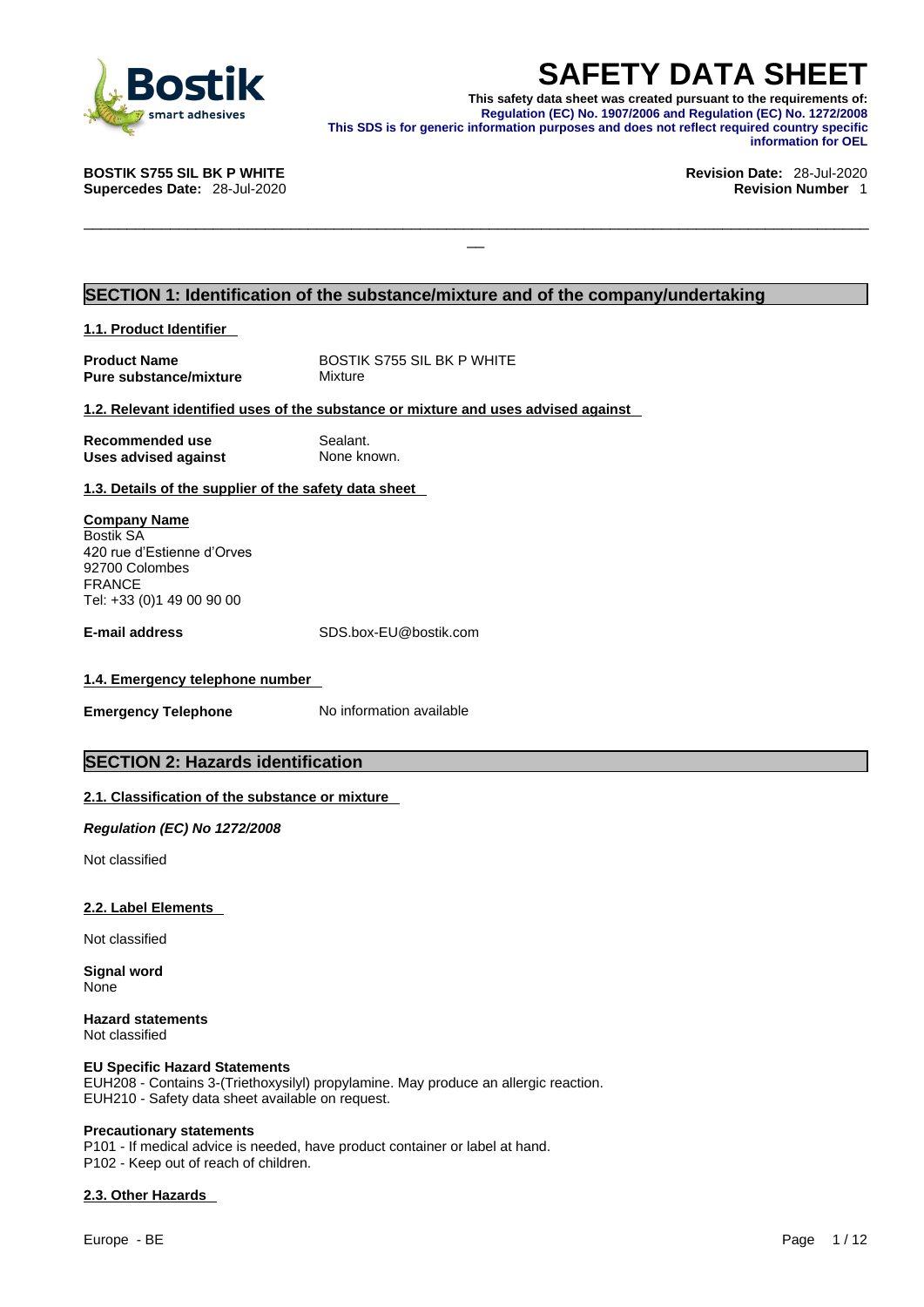\_\_\_\_\_\_\_\_\_\_\_\_\_\_\_\_\_\_\_\_\_\_\_\_\_\_\_\_\_\_\_\_\_\_\_\_\_\_\_\_\_\_\_\_\_\_\_\_\_\_\_\_\_\_\_\_\_\_\_\_\_\_\_\_\_\_\_\_\_\_\_\_\_\_\_\_\_\_\_\_\_\_\_\_\_\_\_\_\_\_\_

Small amounts of methanol (CAS 67-56-1) are formed by hydrolysis and released upon curing Small amounts of ethanol (CAS 64-17-5) are formed by hydrolysis and released upon curing

### **PBT & vPvB**

This mixture contains no substance considered to be persistent, bioaccumulating or toxic (PBT) This mixture contains no substance considered to be very persistent nor very bioaccumulating (vPvB)

### **SECTION 3: Composition/information on ingredients**

### **3.1 Substances**

Not applicable

### **3.2. Mixtures Mixtures**

| <b>Chemical name</b>              | <b>EC No</b> | <b>CAS No</b> | Weight-%  | <b>Classification</b><br>according to<br><b>Regulation (EC)</b><br>No. 1272/2008<br><b>[CLP]</b> | <b>Specific</b><br>concentration limit<br>(SCL) | <b>REACH</b><br><b>Registration</b><br><b>Number</b> |
|-----------------------------------|--------------|---------------|-----------|--------------------------------------------------------------------------------------------------|-------------------------------------------------|------------------------------------------------------|
| 2-Pentanone oxime                 | 484-470-6    | 623-40-5      | $1 - 2.5$ | Acute Tox. 4<br>(H302)<br>Eye Irrit. 2<br>(H319)<br>Aquatic Chronic<br>3(H412)                   |                                                 | 01-2119980079-<br>27-XXXX                            |
| Titanium dioxide                  | 236-675-5    | 13463-67-7    | $0.1 - 1$ | Carc. 2 (H351i)                                                                                  |                                                 | 01-2119489379-<br>17-XXXX                            |
| 3-(Triethoxysilyl)<br>propylamine | 213-048-4    | 919-30-2      | $0.1 - 1$ | Skin Corr. 1B<br>(H314)<br>Skin Sens. 1<br>(H317)<br>Acute Tox. 4<br>(H302)                      |                                                 | 01-2119480479-<br>24-XXXX                            |

### **Full text of H- and EUH-phrases: see section 16**

Note:  $\wedge$  indicates not classified, however, the substance is listed in section 3 as it has an OEL

This product does not contain candidate substances of very high concern at a concentration >=0.1% (Regulation (EC) No. 1907/2006 (REACH), Article 59)

### **SECTION 4: First aid measures**

### **4.1. Description of first aid measures**

| <b>General advice</b> | If medical advice is needed, have product container or label at hand.                                                                                                   |
|-----------------------|-------------------------------------------------------------------------------------------------------------------------------------------------------------------------|
| <b>Inhalation</b>     | Remove to fresh air. (Call a doctor if symptoms occur).                                                                                                                 |
| Eye contact           | Immediately flush with plenty of water. After initial flushing, remove any contact lenses<br>and continue flushing for at least 15 minutes. Consult an ophthalmologist. |
| <b>Skin contact</b>   | Wash skin with soap and water. In the case of skin irritation or allergic reactions see a<br>doctor.                                                                    |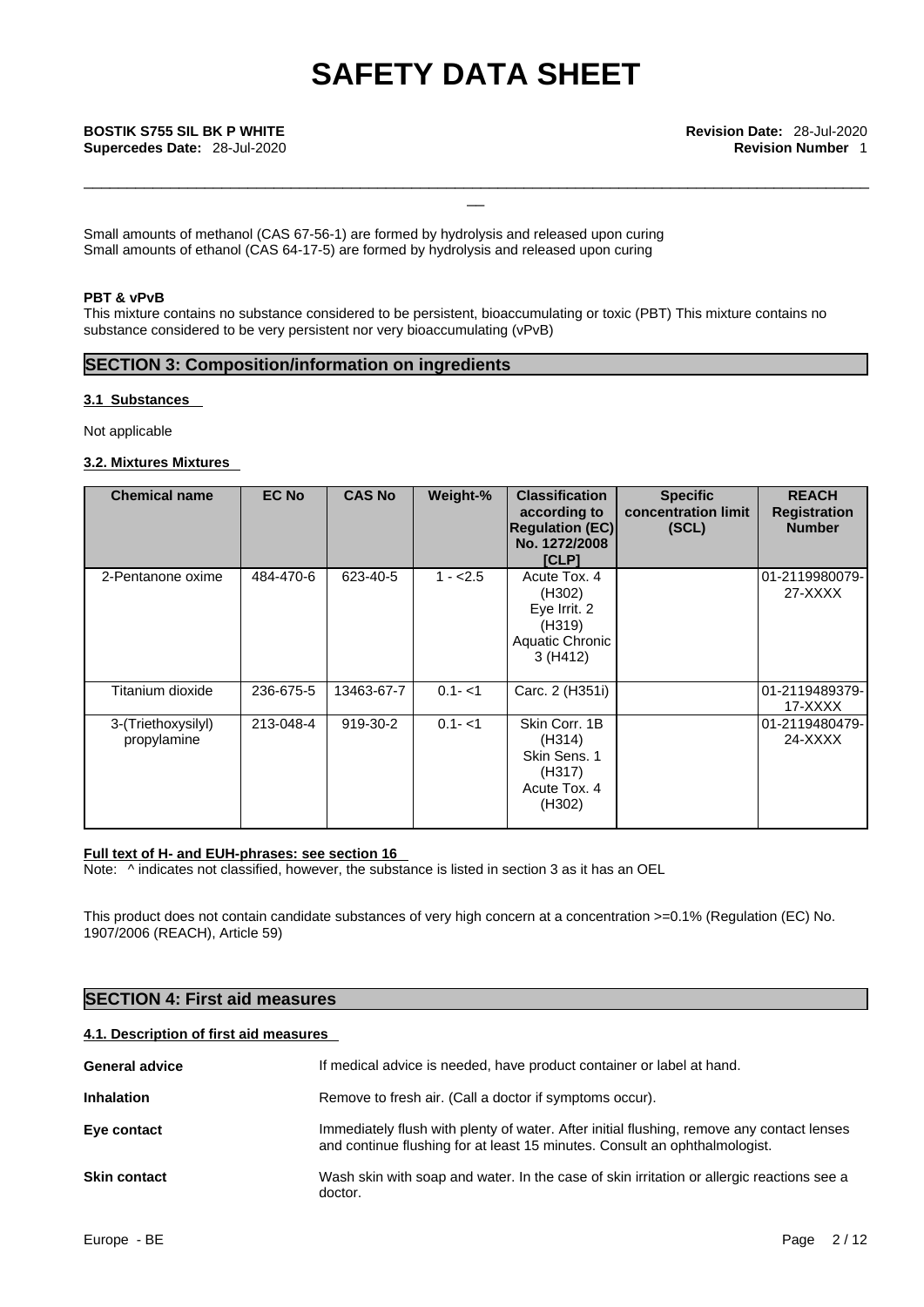# **Supercedes Date:** 28-Jul-2020 **Revision Number** 1

| <b>BOSTIK S755 SIL BK P WHITE</b><br>Supercedes Date: 28-Jul-2020 | Revision Date: 28-Jul-2020<br><b>Revision Number 1</b>                                                                                                                   |  |  |  |  |
|-------------------------------------------------------------------|--------------------------------------------------------------------------------------------------------------------------------------------------------------------------|--|--|--|--|
|                                                                   |                                                                                                                                                                          |  |  |  |  |
| Ingestion                                                         | Do NOT induce vomiting. Rinse mouth thoroughly with water. Never give anything by<br>mouth to an unconscious person. Call a doctor or poison control centre immediately. |  |  |  |  |
| 4.2. Most important symptoms and effects, both acute and delayed  |                                                                                                                                                                          |  |  |  |  |
| <b>Symptoms</b>                                                   | None known.                                                                                                                                                              |  |  |  |  |
|                                                                   | 4.3. Indication of any immediate medical attention and special treatment needed                                                                                          |  |  |  |  |
| <b>Note to doctors</b>                                            | Treat symptomatically.                                                                                                                                                   |  |  |  |  |
| <b>SECTION 5: Firefighting measures</b>                           |                                                                                                                                                                          |  |  |  |  |
| 5.1. Extinguishing media                                          |                                                                                                                                                                          |  |  |  |  |
| Suitable extinguishing media                                      | Use extinguishing measures that are appropriate to local circumstances and the<br>surrounding environment.                                                               |  |  |  |  |
| Unsuitable extinguishing media                                    | Full water jet. Do not scatter spilled material with high pressure water streams.                                                                                        |  |  |  |  |
| 5.2. Special hazards arising from the substance or mixture        |                                                                                                                                                                          |  |  |  |  |
| chemical                                                          | Specific hazards arising from the Thermal decomposition can lead to release of irritating gases and vapours.                                                             |  |  |  |  |
| 5.3. Advice for firefighters                                      |                                                                                                                                                                          |  |  |  |  |
| fire-fighters                                                     | Special protective equipment for Wear self contained breathing apparatus for fire fighting if necessary.                                                                 |  |  |  |  |
| <b>SECTION 6: Accidental release measures</b>                     |                                                                                                                                                                          |  |  |  |  |
|                                                                   | 6.1. Personal precautions, protective equipment and emergency procedures                                                                                                 |  |  |  |  |
| <b>Personal precautions</b>                                       | Ensure adequate ventilation. Use personal protective equipment as required. Avoid<br>contact with skin, eyes or clothing.                                                |  |  |  |  |
| <b>Other information</b>                                          | Ventilate the area. Prevent further leakage or spillage if safe to do so.                                                                                                |  |  |  |  |
| For emergency responders                                          | Use personal protection recommended in Section 8.                                                                                                                        |  |  |  |  |
| 6.2. Environmental precautions                                    |                                                                                                                                                                          |  |  |  |  |
| <b>Environmental precautions</b>                                  | Prevent product from entering drains. Do not allow to enter into soil/subsoil. See Section<br>12 for additional Ecological Information.                                  |  |  |  |  |
| 6.3. Methods and material for containment and cleaning up         |                                                                                                                                                                          |  |  |  |  |
| <b>Methods for containment</b>                                    | Do not scatter spilled material with high pressure water streams.                                                                                                        |  |  |  |  |
| Methods for cleaning up                                           | Take up mechanically, placing in appropriate containers for disposal.                                                                                                    |  |  |  |  |
|                                                                   |                                                                                                                                                                          |  |  |  |  |

**6.4. Reference to other sections** 

**Reference to other sections** See section 8 for more information. See section 13 for more information.

## **SECTION 7: Handling and storage**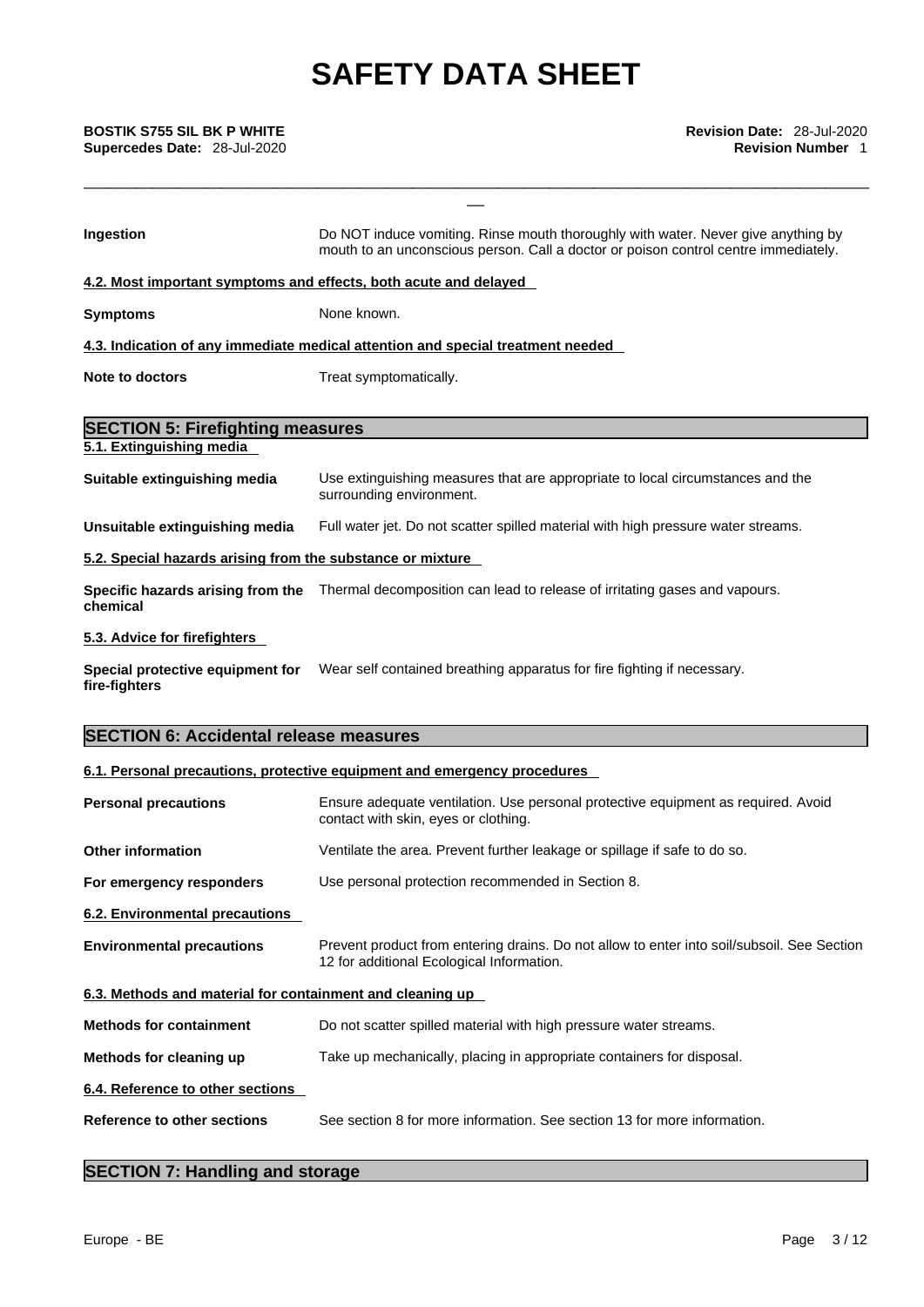# **Supercedes Date:** 28-Jul-2020 **Revision Number** 1

| <b>BOSTIK S755 SIL BK P WHITE</b><br>Supercedes Date: 28-Jul-2020 | <b>Revision Date: 28-Jul-2020</b><br><b>Revision Number 1</b>                                                                                                                                                                          |  |  |  |  |
|-------------------------------------------------------------------|----------------------------------------------------------------------------------------------------------------------------------------------------------------------------------------------------------------------------------------|--|--|--|--|
| 7.1. Precautions for safe handling                                |                                                                                                                                                                                                                                        |  |  |  |  |
| Advice on safe handling                                           | Ensure adequate ventilation. Use personal protective equipment as required. Avoid<br>contact with skin, eyes or clothing.                                                                                                              |  |  |  |  |
| <b>General hygiene considerations</b>                             | Handle in accordance with good industrial hygiene and safety practice. Do not eat, drink<br>or smoke when using this product. Wash hands before breaks and after work. Take off<br>all contaminated clothing and wash it before reuse. |  |  |  |  |
| 7.2. Conditions for safe storage, including any incompatibilities |                                                                                                                                                                                                                                        |  |  |  |  |
| <b>Storage Conditions</b>                                         | Protect from moisture. Keep container tightly closed in a dry and well-ventilated place.<br>Keep away from food, drink and animal feedingstuffs.                                                                                       |  |  |  |  |
| 7.3. Specific end use(s)                                          |                                                                                                                                                                                                                                        |  |  |  |  |
| Specific Use(s)<br>Sealant.                                       |                                                                                                                                                                                                                                        |  |  |  |  |
|                                                                   | Risk Management Methods (RMM) The information required is contained in this Safety Data Sheet.                                                                                                                                         |  |  |  |  |
| <b>Other information</b>                                          | Observe technical data sheet.                                                                                                                                                                                                          |  |  |  |  |
|                                                                   |                                                                                                                                                                                                                                        |  |  |  |  |

### **SECTION 8: Exposure controls/personal protection**

### **8.1. Control parameters**

**Exposure Limits** Small amounts of methanol (CAS 67-56-1) are formed by hydrolysis and released upon curing Small amounts of ethanol (CAS 64-17-5) are formed by hydrolysis and released upon curing

### **Only European Community Occupational Exposure Limits will be shown in this document. Please refer to regional SDS for further information.**

| <b>Chemical name</b> | <b>European Union</b>     |
|----------------------|---------------------------|
| Methyl alcohol       | TWA: 200 ppm              |
| 67-56-1              | TWA: $260 \text{ mg/m}^3$ |
|                      |                           |

**Derived No Effect Level (DNEL)** No information available

| Derived No Effect Level (DNEL)           |                   |                                    |               |
|------------------------------------------|-------------------|------------------------------------|---------------|
| <b>Titanium dioxide (13463-67-7)</b>     |                   |                                    |               |
| Type                                     | Exposure route    | Derived No Effect Level<br>l(DNEL) | Safety factor |
| worker Long term Local health<br>effects | <b>Inhalation</b> | $10 \text{ mg/m}^3$                |               |

| 3-(Triethoxysilyl) propylamine (919-30-2)            |                   |                                   |               |  |
|------------------------------------------------------|-------------------|-----------------------------------|---------------|--|
| <b>Type</b>                                          | Exposure route    | Derived No Effect Level<br>(DNEL) | Safety factor |  |
| worker Long term Systemic health<br><b>leffects</b>  | <b>Inhalation</b> | $59 \text{ mg/m}^3$               |               |  |
| worker Short term Systemic health<br><b>leffects</b> | <b>Inhalation</b> | $59 \text{ mg/m}^3$               |               |  |
| worker Long term Systemic health<br><b>effects</b>   | Dermal            | 8.3 mg/kg bw/d                    |               |  |
| worker Short term Systemic health<br>effects         | Dermal            | 8.3 mg/kg bw/d                    |               |  |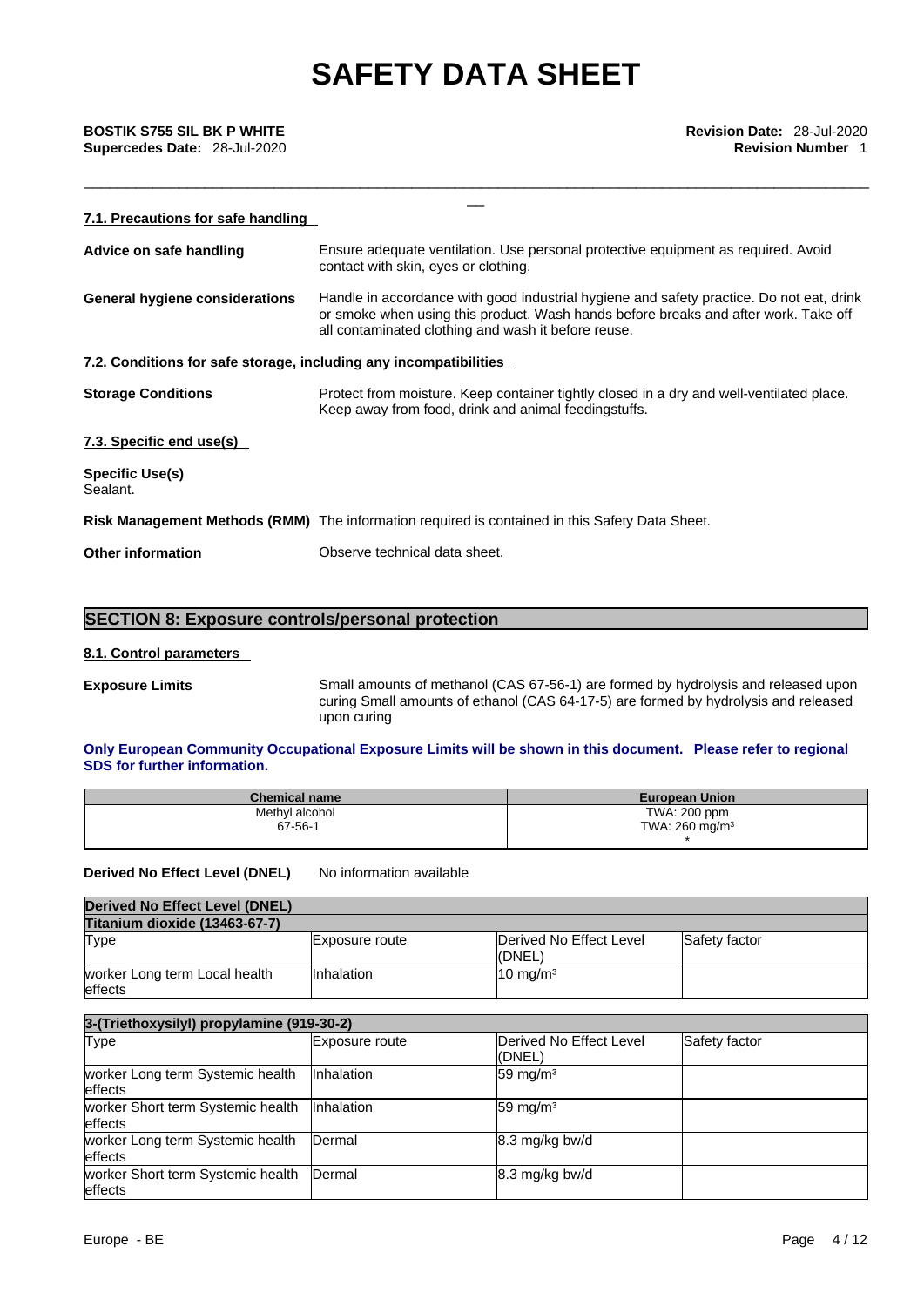\_\_\_\_\_\_\_\_\_\_\_\_\_\_\_\_\_\_\_\_\_\_\_\_\_\_\_\_\_\_\_\_\_\_\_\_\_\_\_\_\_\_\_\_\_\_\_\_\_\_\_\_\_\_\_\_\_\_\_\_\_\_\_\_\_\_\_\_\_\_\_\_\_\_\_\_\_\_\_\_\_\_\_\_\_\_\_\_\_\_\_

| Derived No Effect Level (DNEL)                |                |                                   |               |
|-----------------------------------------------|----------------|-----------------------------------|---------------|
| <b>Titanium dioxide (13463-67-7)</b>          |                |                                   |               |
| <b>Type</b>                                   | Exposure route | Derived No Effect Level<br>(DNEL) | Safety factor |
| Consumer Long term Systemic<br>health effects | Oral           | 700 mg/kg bw/d                    |               |

| 3-(Triethoxysilyl) propylamine (919-30-2)      |                |                                   |               |  |
|------------------------------------------------|----------------|-----------------------------------|---------------|--|
| Type                                           | Exposure route | Derived No Effect Level<br>(DNEL) | Safety factor |  |
| Consumer Long term Systemic<br>health effects  | Inhalation     | 17 mg/m <sup>3</sup>              |               |  |
| Consumer Short term Systemic<br>health effects | Inhalation     | 17.4 mg/m <sup>3</sup>            |               |  |
| Consumer Long term Systemic<br>health effects  | Dermal         | 5 mg/kg bw/d                      |               |  |
| Consumer Short term Systemic<br>health effects | Dermal         | 5 mg/kg bw/d                      |               |  |

### **Predicted No Effect Concentration** No information available. **(PNEC)**

| <b>Predicted No Effect Concentration (PNEC)</b> |                                          |  |
|-------------------------------------------------|------------------------------------------|--|
| Titanium dioxide (13463-67-7)                   |                                          |  |
| Environmental compartment                       | Predicted No Effect Concentration (PNEC) |  |
| Marine water                                    | $0.0184$ mg/l                            |  |
| Freshwater sediment                             | 1000 mg/kg                               |  |
| Freshwater                                      | $0.184$ mg/l                             |  |
| Marine sediment                                 | 100 mg/kg                                |  |
| Soil                                            | $100$ mg/kg                              |  |
| Microorganisms in sewage treatment              | $100$ mg/l                               |  |
| Freshwater - intermittent                       | $0.193$ mg/l                             |  |

| 3-(Triethoxysilyl) propylamine (919-30-2) |                                                  |
|-------------------------------------------|--------------------------------------------------|
| Environmental compartment                 | <b>IPredicted No Effect Concentration (PNEC)</b> |
| Freshwater                                | $0.33 \text{ ma}$                                |
| Marine water                              | $0.033$ mg/l                                     |

### **8.2. Exposure controls**

| <b>Engineering controls</b>          | Ensure adequate ventilation, especially in confined areas.                                                                                                                                                                                                                                                                                                                                                           |
|--------------------------------------|----------------------------------------------------------------------------------------------------------------------------------------------------------------------------------------------------------------------------------------------------------------------------------------------------------------------------------------------------------------------------------------------------------------------|
| <b>Personal Protective Equipment</b> |                                                                                                                                                                                                                                                                                                                                                                                                                      |
| <b>Eye/face protection</b>           | Wear safety glasses with side shields (or goggles). Eye protection must conform to<br>standard EN 166                                                                                                                                                                                                                                                                                                                |
| <b>Hand protection</b>               | Wear suitable gloves. Recommended Use: Neoprene™. Nitrile rubber. Butyl rubber.<br>Glove thickness $> 0.7$ mm. Ensure that the breakthrough time of the glove material is not<br>exceeded. Refer to glove supplier for information on breakthrough time for specific<br>gloves. The breakthrough time for the mentioned glove material is in general greater<br>than 480 min. Gloves must conform to standard EN 374 |
| Skin and body protection             | Wear suitable protective clothing.                                                                                                                                                                                                                                                                                                                                                                                   |
| <b>Respiratory protection</b>        | Ensure adequate ventilation, especially in confined areas.                                                                                                                                                                                                                                                                                                                                                           |
| <b>Recommended filter type:</b>      | Organic gases and vapours filter conforming to EN 14387.                                                                                                                                                                                                                                                                                                                                                             |

### **Environmental exposure controls** Do not allow uncontrolled discharge of product into the environment.

### **SECTION 9: Physical and chemical properties**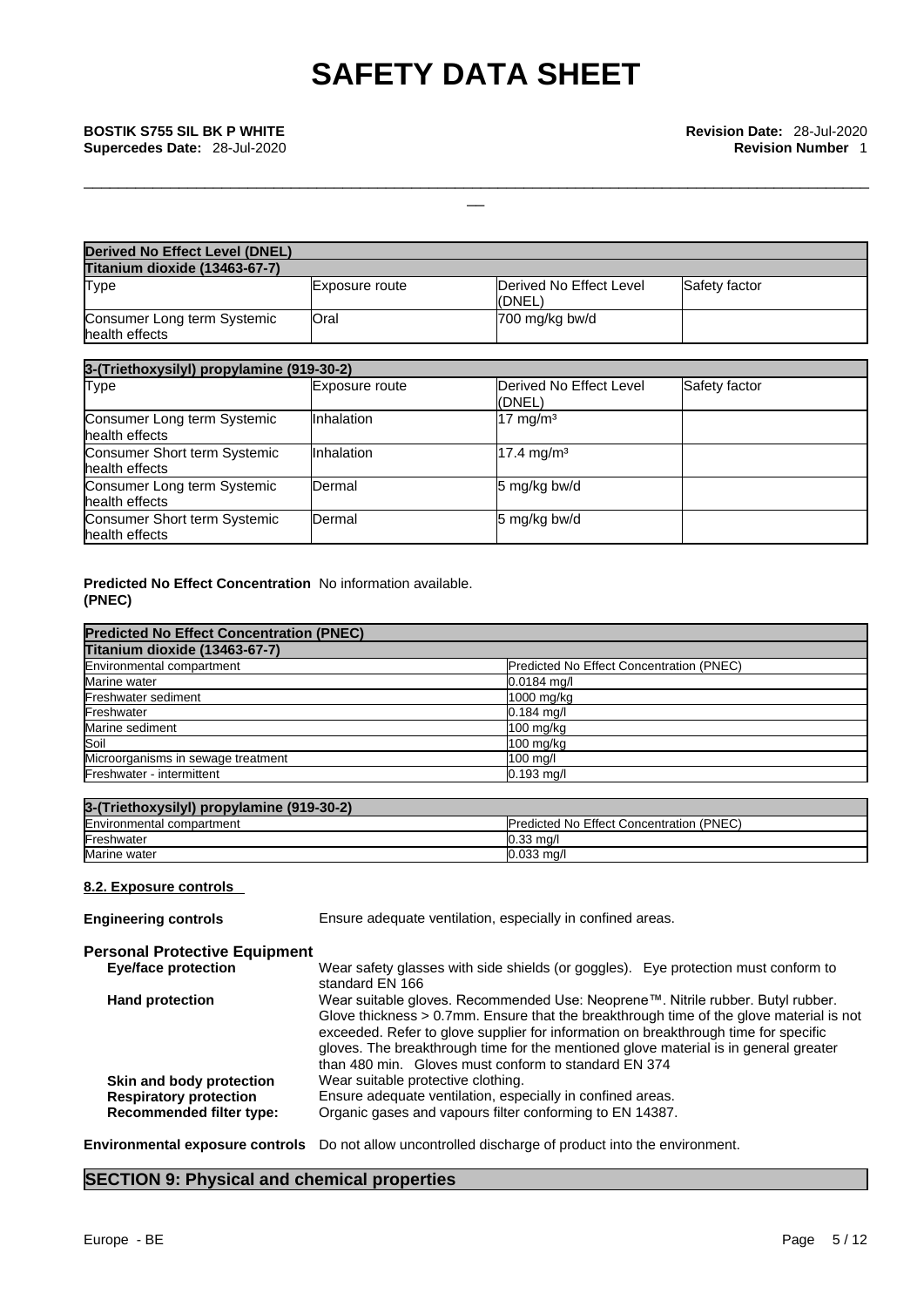\_\_\_\_\_\_\_\_\_\_\_\_\_\_\_\_\_\_\_\_\_\_\_\_\_\_\_\_\_\_\_\_\_\_\_\_\_\_\_\_\_\_\_\_\_\_\_\_\_\_\_\_\_\_\_\_\_\_\_\_\_\_\_\_\_\_\_\_\_\_\_\_\_\_\_\_\_\_\_\_\_\_\_\_\_\_\_\_\_\_\_

### **9.1. Information on basic physical and chemical properties**

| <b>Physical state</b>                                                                                                                                                                                                          | Solid                       |                  |
|--------------------------------------------------------------------------------------------------------------------------------------------------------------------------------------------------------------------------------|-----------------------------|------------------|
| Appearance                                                                                                                                                                                                                     | Paste                       |                  |
| Colour                                                                                                                                                                                                                         | White                       |                  |
| Odour                                                                                                                                                                                                                          | Characteristic              |                  |
| <b>Odour threshold</b>                                                                                                                                                                                                         | No information available    |                  |
| <b>Property</b>                                                                                                                                                                                                                | <b>Values</b>               | Remarks • Method |
| рH                                                                                                                                                                                                                             | No data available           |                  |
| Melting point / freezing point                                                                                                                                                                                                 | No data available           |                  |
| Boiling point / boiling range                                                                                                                                                                                                  | > 300 °C                    |                  |
| <b>Flash point</b>                                                                                                                                                                                                             | > 100 °C                    |                  |
| <b>Evaporation rate</b>                                                                                                                                                                                                        | No data available           |                  |
| Flammability (solid, gas)                                                                                                                                                                                                      | Not applicable for liquids. |                  |
| <b>Flammability Limit in Air</b>                                                                                                                                                                                               |                             |                  |
| Upper flammability or explosive No data available<br>limits                                                                                                                                                                    |                             |                  |
| Lower flammability or explosive No data available<br>limits                                                                                                                                                                    |                             |                  |
| Vapour pressure                                                                                                                                                                                                                | 100                         | hPa @ 20 °C      |
| Vapour density                                                                                                                                                                                                                 | No data available           |                  |
| <b>Relative density</b>                                                                                                                                                                                                        | No data available           |                  |
| <b>Water solubility</b>                                                                                                                                                                                                        | Immiscible in water         |                  |
| Solubility(ies)                                                                                                                                                                                                                | No data available           |                  |
| <b>Partition coefficient</b>                                                                                                                                                                                                   | No data available           |                  |
| <b>Autoignition temperature</b>                                                                                                                                                                                                | No data available °C        |                  |
| <b>Decomposition temperature</b>                                                                                                                                                                                               |                             |                  |
| <b>Kinematic viscosity</b>                                                                                                                                                                                                     | $>21$ mm <sup>2</sup> /s    |                  |
| <b>Dynamic viscosity</b>                                                                                                                                                                                                       | No data available           |                  |
| <b>Explosive properties</b>                                                                                                                                                                                                    | No data available           |                  |
| <b>Oxidising properties</b>                                                                                                                                                                                                    | No data available           |                  |
| $0.0.01$ $0.01$ $0.000$ $0.000$ $0.000$ $0.000$ $0.000$ $0.000$ $0.000$ $0.000$ $0.000$ $0.000$ $0.000$ $0.000$ $0.000$ $0.000$ $0.000$ $0.000$ $0.000$ $0.000$ $0.000$ $0.000$ $0.000$ $0.000$ $0.000$ $0.000$ $0.000$ $0.00$ |                             |                  |

**9.2. Other information Solid content (%)** No information available **VOC Content (%)** 0 g/L *I* 0 %<br>Density 1.02 g/cm<sup>3</sup>

1.02 g/cm<sup>3</sup>

## **SECTION 10: Stability and reactivity**

| 10.1. Reactivity                                                        |                                 |
|-------------------------------------------------------------------------|---------------------------------|
| <b>Reactivity</b>                                                       | Product cures with moisture.    |
| 10.2. Chemical stability                                                |                                 |
| <b>Stability</b>                                                        | Stable under normal conditions. |
| <b>Explosion data</b><br>Sensitivity to mechanical<br>impact            | None.                           |
| Sensitivity to static discharge                                         | None.                           |
| 10.3. Possibility of hazardous reactions                                |                                 |
| <b>Possibility of hazardous reactions</b> None under normal processing. |                                 |
| 10.4. Conditions to avoid                                               |                                 |

### **Conditions to avoid** Protect from moisture.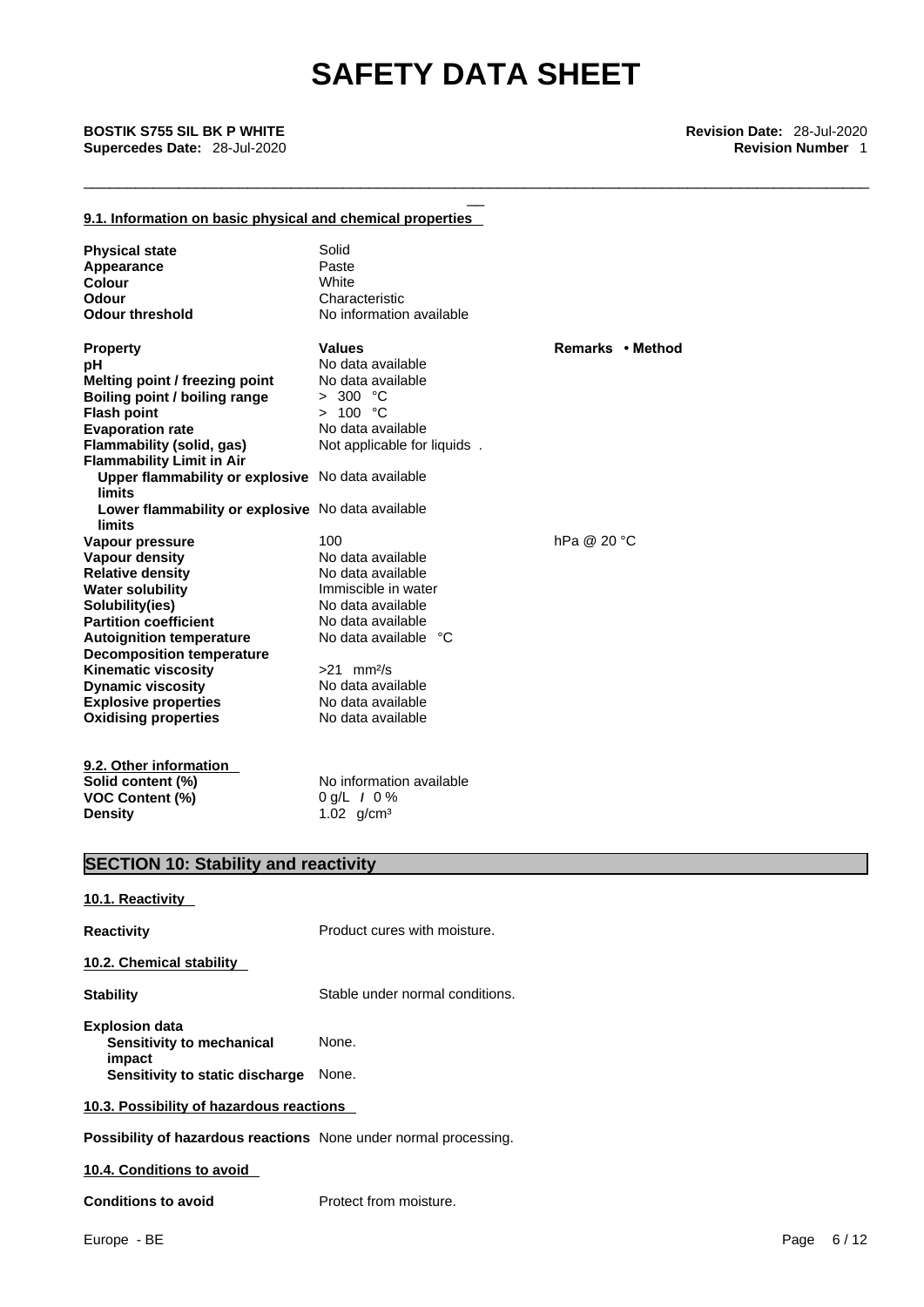\_\_\_\_\_\_\_\_\_\_\_\_\_\_\_\_\_\_\_\_\_\_\_\_\_\_\_\_\_\_\_\_\_\_\_\_\_\_\_\_\_\_\_\_\_\_\_\_\_\_\_\_\_\_\_\_\_\_\_\_\_\_\_\_\_\_\_\_\_\_\_\_\_\_\_\_\_\_\_\_\_\_\_\_\_\_\_\_\_\_\_

\_\_ **BOSTIK S755 SIL BK <sup>P</sup> WHITE Revision Date:** 28-Jul-2020 **Supercedes Date:** 28-Jul-2020 **Revision Number** 1

| 10.5. Incompatible materials               |                                                                                                                                                                                                                                  |
|--------------------------------------------|----------------------------------------------------------------------------------------------------------------------------------------------------------------------------------------------------------------------------------|
| Incompatible materials                     | None known based on information supplied.                                                                                                                                                                                        |
| 10.6. Hazardous decomposition products     |                                                                                                                                                                                                                                  |
| <b>Hazardous decomposition</b><br>products | Small amounts of methanol (CAS 67-56-1) are formed by hydrolysis and released, when<br>the product is exposed to moisture or water. Small amounts of ethanol (CAS 64-17-5)<br>are formed by hydrolysis and released upon curing. |

### **SECTION 11: Toxicological information**

**11.1. Information on toxicological effects**

**Information on likely routes of exposure**

**Product Information** .

| <b>Inhalation</b>   | Based on available data, the classification criteria are not met. |
|---------------------|-------------------------------------------------------------------|
| Eye contact         | Based on available data, the classification criteria are not met. |
| <b>Skin contact</b> | Based on available data, the classification criteria are not met. |
| Ingestion           | Based on available data, the classification criteria are not met. |
|                     |                                                                   |

**Symptoms related to the physical, chemical and toxicological characteristics** 

**Symptoms** None known.

**Numerical measures of toxicity**

**Acute toxicity** 

**The following values are calculated based on chapter 3.1 of the GHS document ATEmix (oral)** 94,416.70 mg/kg<br>**ATEmix (dermal)** 8,801.10 mg/kg **ATEmix** (dermal)

### **Component Information**

| Chemical name                              | Oral LD50                                             | Dermal LD50                                                        | Inhalation LC50                        |
|--------------------------------------------|-------------------------------------------------------|--------------------------------------------------------------------|----------------------------------------|
| 2-Pentanone oxime                          | $LD50 = 1133$ mg/kg (Rattus)                          |                                                                    |                                        |
| 623-40-5                                   | OECD 425                                              |                                                                    |                                        |
| Titanium dioxide<br>13463-67-7             | $>10000$ mg/kg (Rattus)                               |                                                                    |                                        |
| 3-(Triethoxysilyl) propylamine<br>919-30-2 | $LD50 = 1490$ mg/kg (Rat,<br>female) EPA OTS 798.1175 | $LD50 = 4075$ mg/kg<br>(Oryctolagus cuniculus) EPA<br>OTS 798,1100 | $LC50 > 144$ mg/L (6h) Rat<br>(Vapour) |

### **Delayed and immediate effects as well as chronic effects from short and long-term exposure**

**Skin corrosion/irritation** Based on available data, the classification criteria are not met.

**Serious eye damage/eye irritation** Based on available data, the classification criteria are not met.

**Respiratory or skin sensitisation** Based on available data, the classification criteria are not met.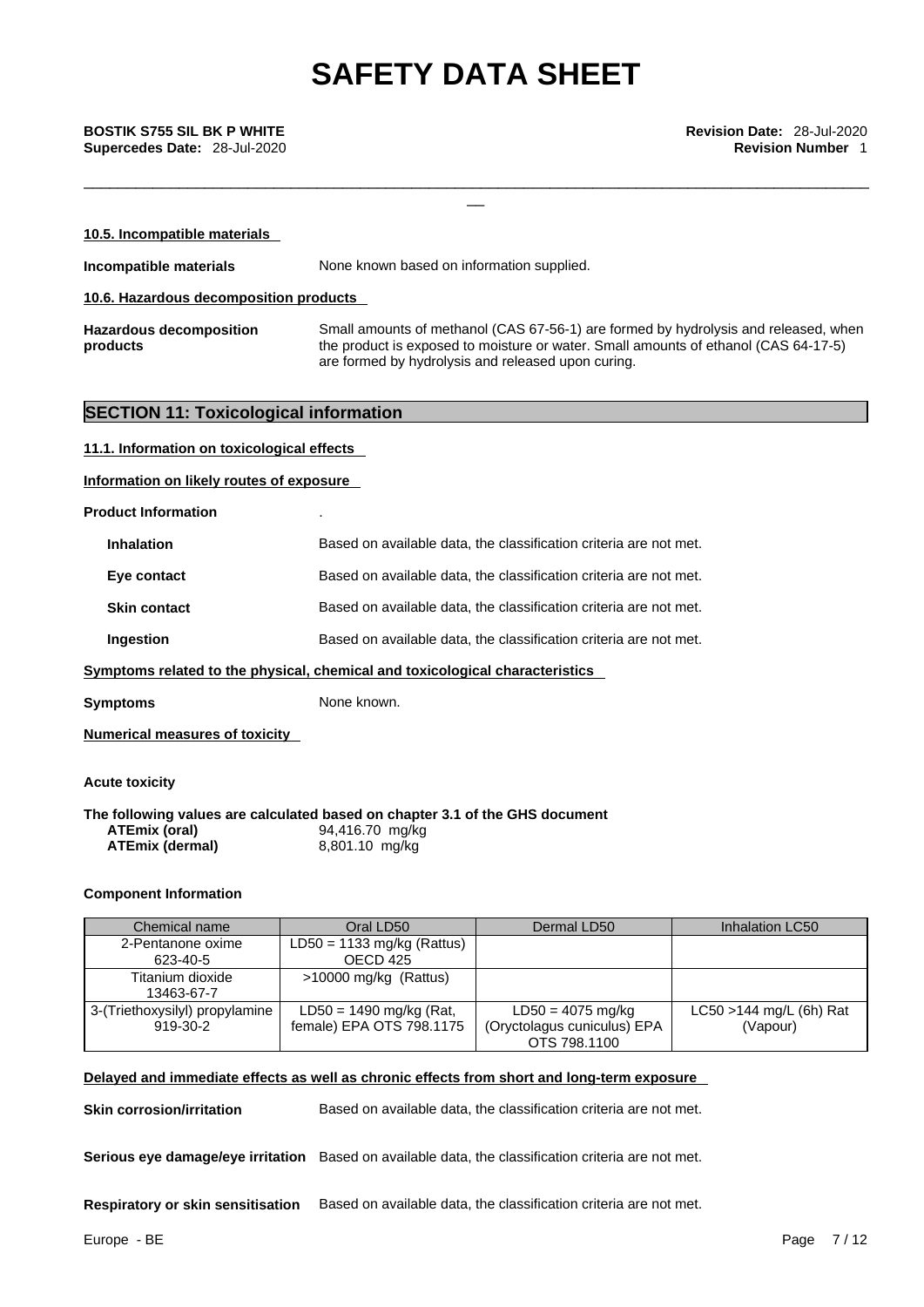# \_\_ **BOSTIK S755 SIL BK <sup>P</sup> WHITE Revision Date:** 28-Jul-2020 **Supercedes Date:** 28-Jul-2020 **Revision Number** 1

**Germ cell mutagenicity** Based on available data, the classification criteria are not met.

**Carcinogenicity** As Titanium dioxide (13463-67-7) is inextricably bound in the polymer matrix, it is not expected to be available as an airborne hazard (dust, mist, or spray) under normal condition of uses. Based on available data, the classification criteria are not met.

\_\_\_\_\_\_\_\_\_\_\_\_\_\_\_\_\_\_\_\_\_\_\_\_\_\_\_\_\_\_\_\_\_\_\_\_\_\_\_\_\_\_\_\_\_\_\_\_\_\_\_\_\_\_\_\_\_\_\_\_\_\_\_\_\_\_\_\_\_\_\_\_\_\_\_\_\_\_\_\_\_\_\_\_\_\_\_\_\_\_\_

| <b>Chemical name</b>            |  | <b>European Union</b>                                             |
|---------------------------------|--|-------------------------------------------------------------------|
| Titanium dioxide<br>13463-67-7  |  | Carc. 2                                                           |
| <b>Reproductive toxicity</b>    |  | Based on available data, the classification criteria are not met. |
| <b>STOT - single exposure</b>   |  | Based on available data, the classification criteria are not met. |
| <b>STOT - repeated exposure</b> |  | Based on available data, the classification criteria are not met. |
| <b>Aspiration hazard</b>        |  | Based on available data, the classification criteria are not met. |

### **SECTION 12: Ecological information**

### **12.1. Toxicity**

### **Ecotoxicity** .

| Chemical name      | Algae/aquatic       | <b>Fish</b>    | Toxicity to    | Crustacea          | M-Factor | M-Factor    |  |
|--------------------|---------------------|----------------|----------------|--------------------|----------|-------------|--|
|                    | plants              |                | microorganisms |                    |          | (long-term) |  |
| 2-Pentanone oxime  | $ EC50 (72h) = 54 $ | $LC50 (96h)$ > |                | EC50 (48h) >       |          |             |  |
| 623-40-5           | mg/L                | 100 mg/L       |                | $100 \text{ mg/l}$ |          |             |  |
|                    | (Pseudokirchner     | (Oncorhynchus  |                | (Daphnia           |          |             |  |
|                    | iella               | mykiss) OECD   |                | magna) OECD        |          |             |  |
|                    | subcapitata)        | Guideline 203  |                | Guideline 202      |          |             |  |
|                    | OECD <sub>201</sub> |                |                |                    |          |             |  |
| Titanium dioxide   | LC50 (96h)          |                |                |                    |          |             |  |
| 13463-67-7         | >10000 mg/l         |                |                |                    |          |             |  |
|                    | (Cyprinodon         |                |                |                    |          |             |  |
|                    | variegatus)         |                |                |                    |          |             |  |
|                    | OECD <sub>203</sub> |                |                |                    |          |             |  |
| 3-(Triethoxysilyl) | EC50 (72h)          | LC50 (96h)     |                | EC50 (48h)         |          |             |  |
| propylamine        | >1000 mg/L          | >934 mg/L      |                | $=331$ mg/L        |          |             |  |
| 919-30-2           | Green algae         | (Brachydanio   |                | Daphnia magna      |          |             |  |
|                    | (desmodesmus        | rerio) (OECD   |                | (OECD TG 202)      |          |             |  |
|                    | subspicatus)        | TG 203)        |                |                    |          |             |  |
|                    | (OECD TG 201)       |                |                |                    |          |             |  |

### **12.2. Persistence and degradability**

**Persistence and degradability** No information available.

## **12.3. Bioaccumulative potential**

**Bioaccumulation** There is no data for this product.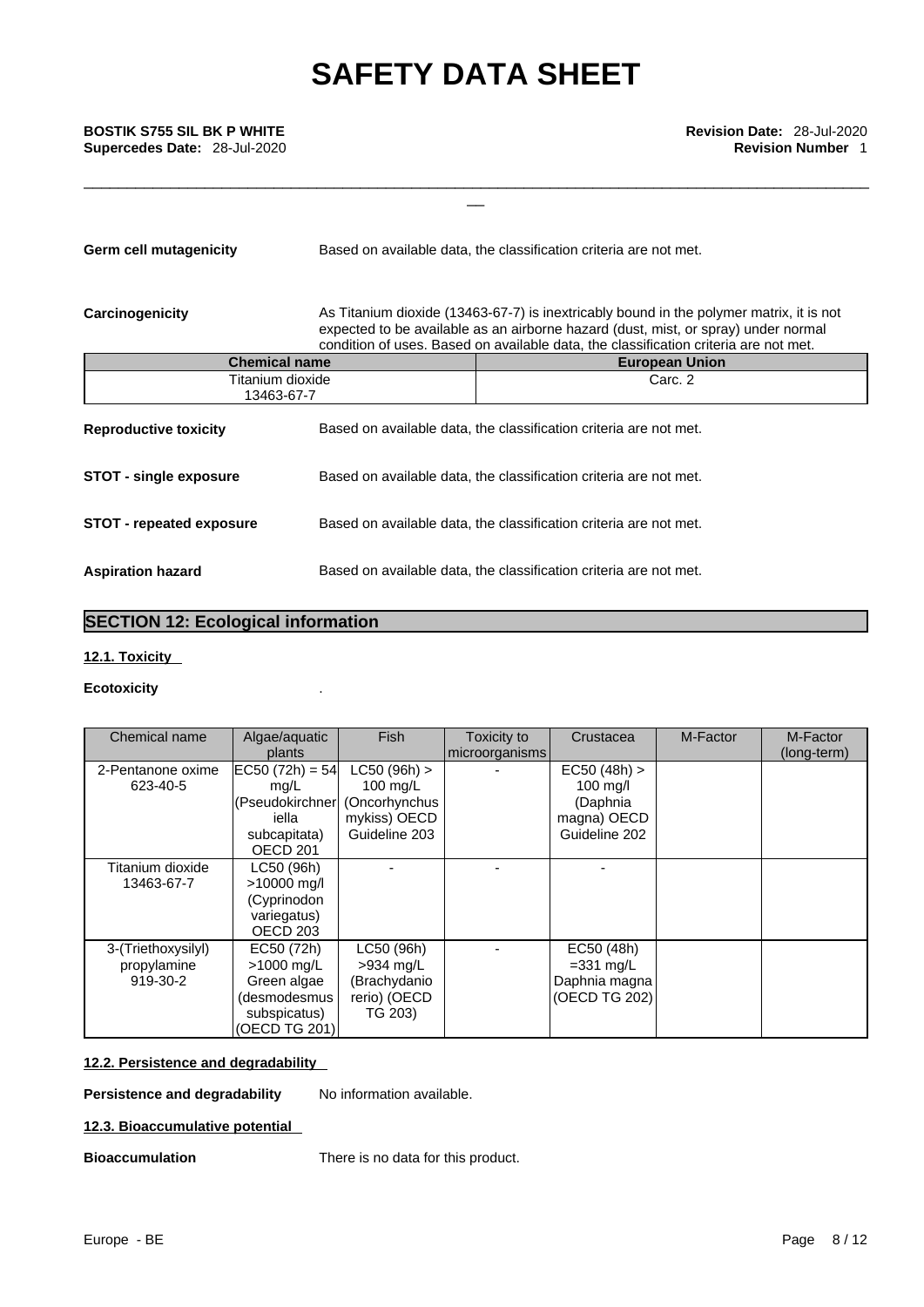### **Component Information**

| Chemical name                              | <b>Partition coefficient</b> | Bioconcentration factor (BCF) |
|--------------------------------------------|------------------------------|-------------------------------|
| 2-Pentanone oxime<br>623-40-5              | .43                          |                               |
| 3-(Triethoxysilyl) propylamine<br>919-30-2 |                              |                               |

### **12.4. Mobility in soil**

**Mobility in soil** No information available.

### **12.5. Results of PBT and vPvB assessment**

**PBT and vPvB assessment** . The components in this formulation do not meet the criteria for classification as PBT or vPvB.

\_\_\_\_\_\_\_\_\_\_\_\_\_\_\_\_\_\_\_\_\_\_\_\_\_\_\_\_\_\_\_\_\_\_\_\_\_\_\_\_\_\_\_\_\_\_\_\_\_\_\_\_\_\_\_\_\_\_\_\_\_\_\_\_\_\_\_\_\_\_\_\_\_\_\_\_\_\_\_\_\_\_\_\_\_\_\_\_\_\_\_

| Chemical name                  | PBT and vPvB assessment         |
|--------------------------------|---------------------------------|
| 2-Pentanone oxime<br>623-40-5  | The substance is not PBT / vPvB |
| Titanium dioxide               | The substance is not PBT / vPvB |
| 13463-67-7                     | PBT assessment does not apply   |
| 3-(Triethoxysilyl) propylamine | The substance is not PBT / vPvB |
| 919-30-2                       |                                 |

### **12.6. Other adverse effects**

**Other adverse effects** No information available.

### **SECTION 13: Disposal considerations**

### **13.1. Waste treatment methods**

| Waste from residues/unused<br>products | Dispose of contents/container in accordance with local, regional, national, and<br>international regulations as applicable. |
|----------------------------------------|-----------------------------------------------------------------------------------------------------------------------------|
| <b>Contaminated packaging</b>          | Handle contaminated packages in the same way as the product itself.                                                         |
| <b>European Waste Cataloque</b>        | 08 04 10 waste adhesives and sealants other than those mentioned in 08 04 09                                                |
| <b>Other information</b>               | Waste codes should be assigned by the user based on the application for which the<br>product was used.                      |

## **SECTION 14: Transport information**

| Land transport (ADR/RID)<br>14.1 UN number<br>14.2 Proper Shipping Name<br>14.3 Transport hazard class(es)<br>14.4 Packing group<br>14.5 Environmental hazards<br><b>14.6 Special Provisions</b> | Not regulated<br>Not regulated<br>Not regulated<br>Not regulated<br>Not applicable<br><b>None</b> |
|--------------------------------------------------------------------------------------------------------------------------------------------------------------------------------------------------|---------------------------------------------------------------------------------------------------|
| <b>IMDG</b><br>14.1 UN number<br>14.2 Proper Shipping Name<br>14.3 Transport hazard class(es)<br>14.4 Packing group                                                                              | Not regulated<br>Not regulated<br>Not regulated<br>Not regulated                                  |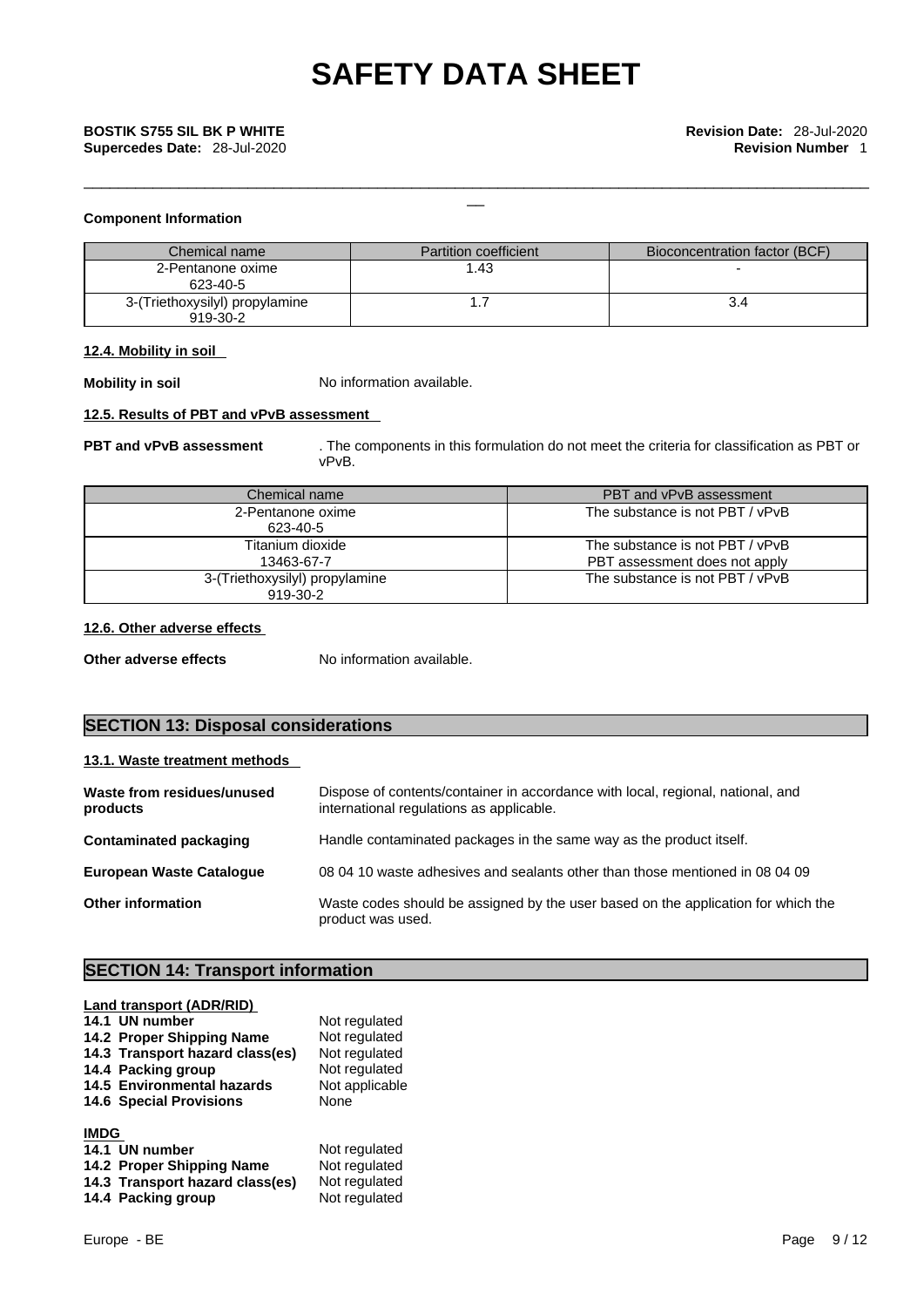\_\_\_\_\_\_\_\_\_\_\_\_\_\_\_\_\_\_\_\_\_\_\_\_\_\_\_\_\_\_\_\_\_\_\_\_\_\_\_\_\_\_\_\_\_\_\_\_\_\_\_\_\_\_\_\_\_\_\_\_\_\_\_\_\_\_\_\_\_\_\_\_\_\_\_\_\_\_\_\_\_\_\_\_\_\_\_\_\_\_\_

\_\_ **BOSTIK S755 SIL BK <sup>P</sup> WHITE Revision Date:** 28-Jul-2020 **Supercedes Date:** 28-Jul-2020 **Revision Number** 1

**14.5 Marine pollutant** Np **14.6 Special Provisions** None **14.7 Transport in bulk according to Annex II of MARPOL 73/78 and the IBC Code** Not applicable

| Air transport (ICAO-TI / IATA-DGR) |                                 |                |  |
|------------------------------------|---------------------------------|----------------|--|
|                                    | 14.1 UN number                  | Not regulated  |  |
|                                    | 14.2 Proper Shipping Name       | Not regulated  |  |
|                                    | 14.3 Transport hazard class(es) | Not regulated  |  |
|                                    | 14.4 Packing group              | Not regulated  |  |
|                                    | 14.5 Environmental hazards      | Not applicable |  |
|                                    | <b>14.6 Special Provisions</b>  | None           |  |

### **Section 15: REGULATORY INFORMATION**

**15.1. Safety, health and environmental regulations/legislation specific for the substance or mixture**

### **European Union**

### **Registration, Evaluation, Authorization, and Restriction of Chemicals (REACh) Regulation (EC 1907/2006)**

### **SVHC: Substances of Very High Concern for Authorisation:**

This product does not contain candidate substances of very high concern at a concentration >=0.1% (Regulation (EC) No. 1907/2006 (REACH), Article 59)

### **EU-REACH (1907/2006) - Annex XVII - Substances subject to Restriction**

This product does not contain substances subject to restriction (Regulation (EC) No. 1907/2006 (REACH), Annex XVII).

### **Substance subject to authorisation per REACH Annex XIV**

This product does not contain substances subject to authorisation (Regulation (EC) No. 1907/2006 (REACH), Annex XIV)

### **Biocidal Products Regulation (EU) No 528/2012 (BPR)**

This product contains a biocidal product for the preservation of the dry film Contains: 2-octyl-2H-isothiazol-3-one [OIT]

**Ozone-depleting substances (ODS) regulation (EC) 1005/2009** Not applicable

**Persistent Organic Pollutants** Not applicable

**National regulations**

**France** 

### **Germany**

**Ordinance on Industrial Safety and Health - Germany - BetrSichV** No flammable liquids in accordance with BetrSichV

**Water hazard class (WGK)** slightly hazardous to water (WGK 1)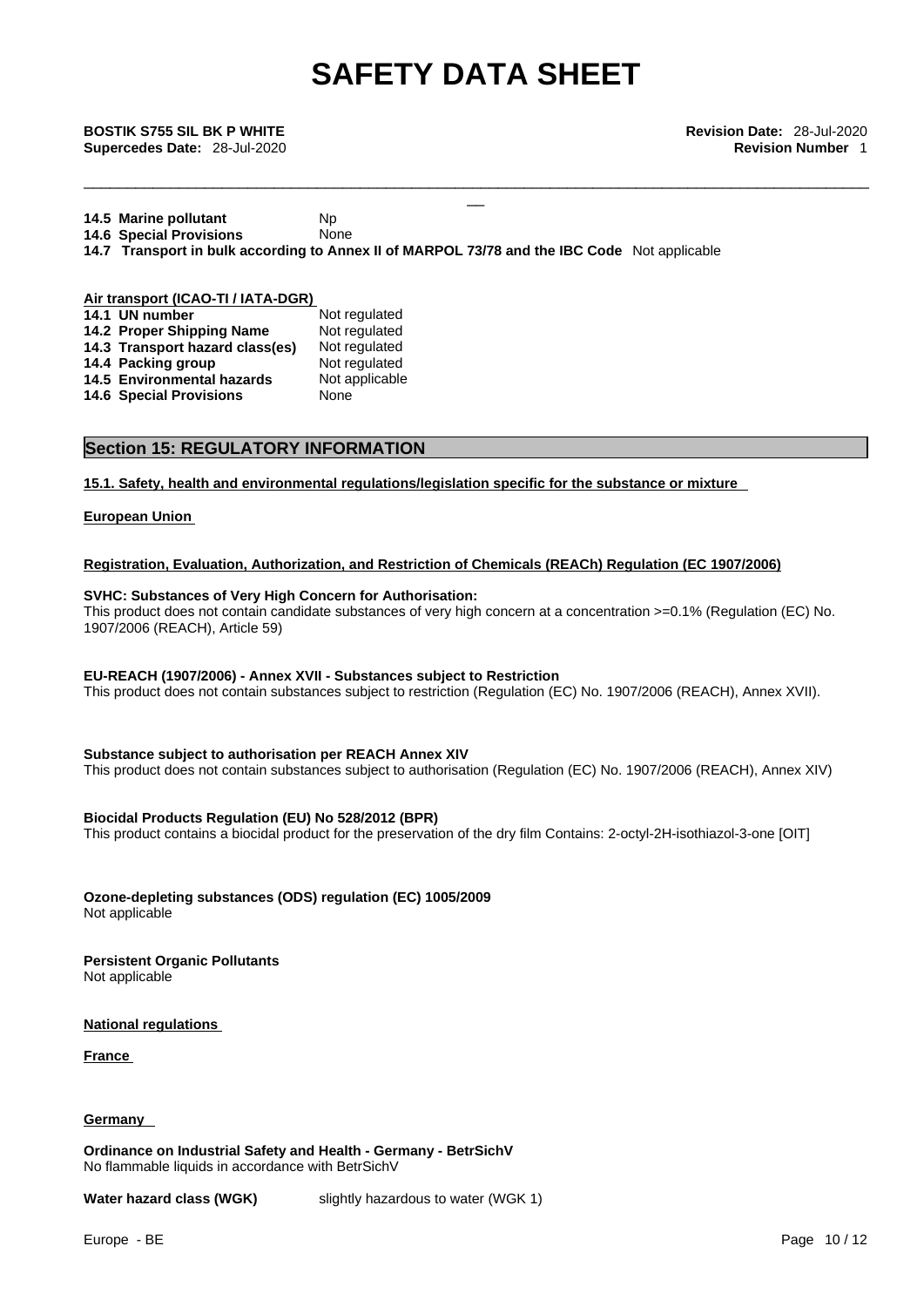\_\_\_\_\_\_\_\_\_\_\_\_\_\_\_\_\_\_\_\_\_\_\_\_\_\_\_\_\_\_\_\_\_\_\_\_\_\_\_\_\_\_\_\_\_\_\_\_\_\_\_\_\_\_\_\_\_\_\_\_\_\_\_\_\_\_\_\_\_\_\_\_\_\_\_\_\_\_\_\_\_\_\_\_\_\_\_\_\_\_\_

\_\_ **BOSTIK S755 SIL BK <sup>P</sup> WHITE Revision Date:** 28-Jul-2020 **Supercedes Date:** 28-Jul-2020 **Revision Number** 1

**TRGS - 510 Storage Class** Storage Class 13 : Non-combustible solids

### **Netherlands**

**List of Carcinogenic, mutagenic and reproductive toxin substances in accordance with Inspectorate SZW (Netherlands)**

### **Denmark**

**MAL-Code** 00-1 (1993)

### **Sweden**

Occupational exposure limits AFS 2018:1

### **15.2. Chemical safety assessment**

Chemical Safety Assessments have been carried out by the Reach registrants for substances registered at >10 tpa. No Chemical Safety Assessment has been carried out for this mixture

### **SECTION 16: Other information**

### **Key or legend to abbreviations and acronyms used in the safety data sheet**

### **Full text of H-Statements referred to under section 3**

H302 - Harmful if swallowed

H314 - Causes severe skin burns and eye damage

H317 - May cause an allergic skin reaction

H319 - Causes serious eye irritation

H412 - Harmful to aquatic life with long lasting effects

| STOT SE                                          | Legend<br>TWA<br><b>STEL</b><br>Ceiling<br>$\star$<br><b>SVHC</b><br><b>PBT</b><br>vPvB<br>STOT RE | TWA (time-weighted average)<br>STEL (Short Term Exposure Limit)<br>Ceiling Limit Value<br>Skin designation<br>Substance(s) of Very High Concern<br>Persistent, Bioaccumulative, and Toxic (PBT) Chemicals<br>Very Persistent and very Bioaccumulative (vPvB) Chemicals<br>Specific target organ toxicity - Repeated exposure |  |
|--------------------------------------------------|----------------------------------------------------------------------------------------------------|------------------------------------------------------------------------------------------------------------------------------------------------------------------------------------------------------------------------------------------------------------------------------------------------------------------------------|--|
| Specific target organ toxicity - Single exposure |                                                                                                    |                                                                                                                                                                                                                                                                                                                              |  |
|                                                  | <b>EWC</b>                                                                                         | European Waste Catalogue                                                                                                                                                                                                                                                                                                     |  |

### **Key literature references and sources for data** No information available

| <b>Prepared By</b>         | <b>Product Safety &amp; Regulatory Affairs</b> |
|----------------------------|------------------------------------------------|
| <b>Revision Date:</b>      | 28-Jul-2020                                    |
| Indication of changes      |                                                |
| <b>Revision note</b>       | SDS sections updated: 3, 8, 11, 12, 15.        |
| <b>Training Advice</b>     | No information available                       |
| <b>Further information</b> | No information available                       |

**This material safety data sheet complies with the requirements of Regulation (EC) No. 1907/2006**